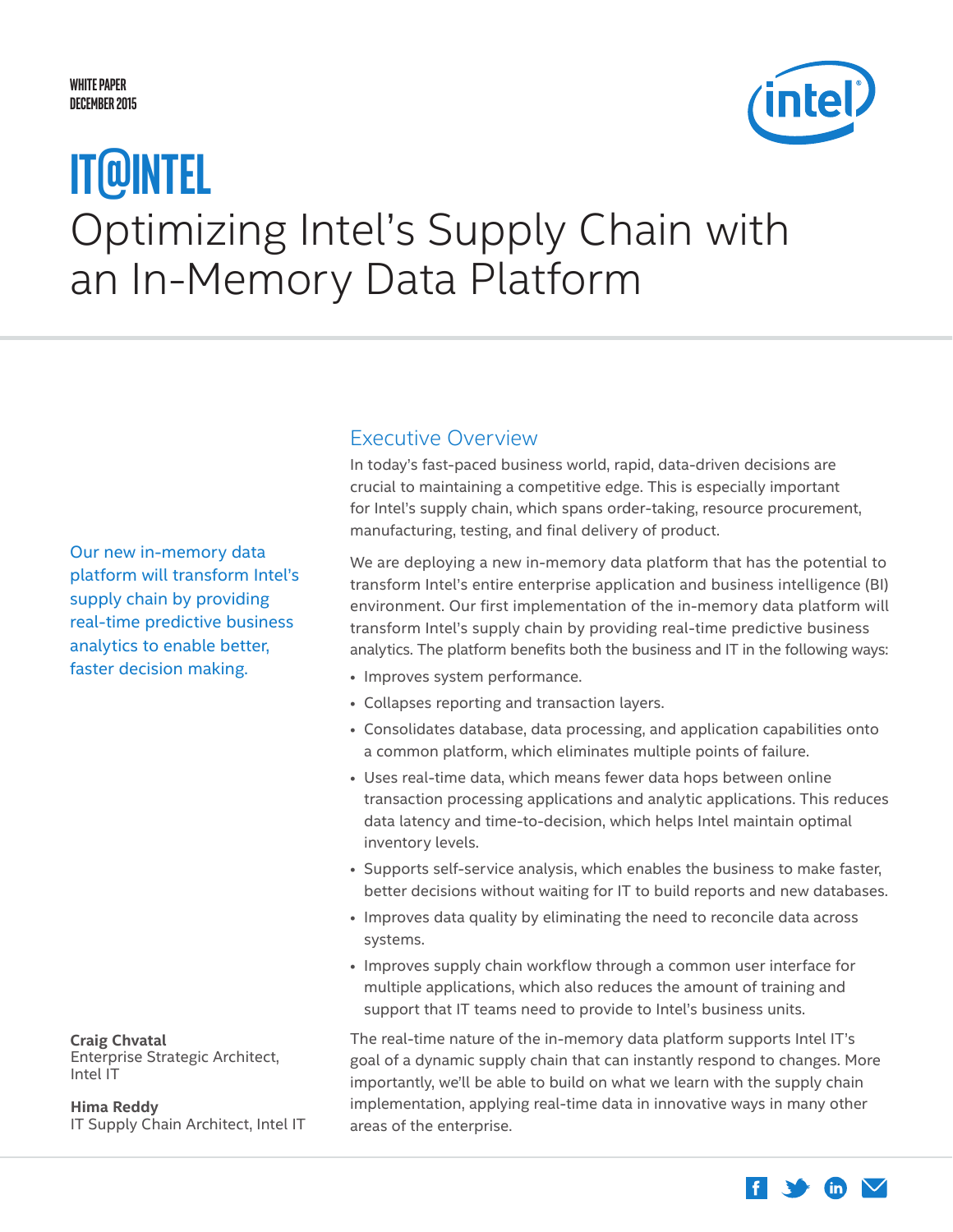#### Contents

- 1 [Executive Overview](#page-0-0)
- 2 Business Challenge
- 3 [Intel IT's Vision For Real-](#page-2-0)[Time Supply Chain Data](#page-2-0)
	- [Roadmap for Real-Time Data](#page-2-0)  [Implementation](#page-2-0)
	- [Supply Chain Management](#page-3-0)  [Success Stories](#page-3-0)
- 6 [Key Learnings For Migrating](#page-5-0)  [Supply Chain Management](#page-5-0)  [To An In-Memory Data](#page-5-0)  [Platform](#page-5-0)
- 6 [Next Steps](#page-5-0)
- 7 [Conclusion](#page-6-0)

#### Acronym

**BI** business intelligence

## Sample of Intel Supply Chain Management Applications

### Most Commonly Used

- Allocation management
- Demand planning
- Supply network planning
- Capacity assessment
- Availability assessment
- Event management
- Transportation management

### Other Applications

- Enterprise sales, procurement, inventory management, and financial management
- Warehouse management
- Factory and business unit division planning
- Subcontractor management
- Business-to-business management
- Inventory optimization

## Business Challenge

In 2014, Intel IT's supply chain management applications (see Sample of Intel Supply Chain Management Applications sidebar) supported several major product lines that account for a significant portion of Intel's revenue. Intel's business depends heavily on these applications 24/7. If these applications fail, Intel's business would be affected almost immediately. As Intel enters new markets, supply chain management becomes more volatile and requires more agility powered by real-time business intelligence (BI). Our legacy supply chain management applications were not capable of supporting that need.

Some of the limitations of our legacy supply chain management applications included the following:

- **Data latency.** Our legacy supply chain management process is batchoriented. We run 200 supply chain management batch jobs per hour. These jobs have dependencies and run on multiple platforms, which caused data latency. The latency hampered Intel's ability to perform real-time supply-and-demand planning. Changes in demand without real-time visibility into the supply chain resulted in delayed decisions or adjustments.
- **Data fragmentation and quality.** The legacy system collected data over multiple hops, which lengthened the time for data collection and required data reconciliation. With the legacy system, the data provided only hindsight information. As a result, Intel's supply chain management teams received limited or historical alerts, analytics, and decision support; the BI came after the fact, with no way to prioritize risks. Decision support was based on expert judgment not on real-time data. Data from one supply chain management application was not necessarily available to the other supply chain management applications.
- **Lack of scalability.** The legacy system consisted of multiple platforms to support diverse groups of users (division and factory planners, outsource buyers, finance, business units, and so on). The data latency, availability, data transformation, and batch process limitations resulted in the creation of multiple BI solutions. Supply chain management applications and their dependencies constantly evolve, averaging one new release per day, making it difficult to easily manage the supply chain. These drawbacks not only impede decision making, but also make it difficult to scale the supply chain planning processes.

Our new in-memory data platform eliminates most of these limitations, providing us with an opportunity to converge toward a single end-to-end supply chain management solution.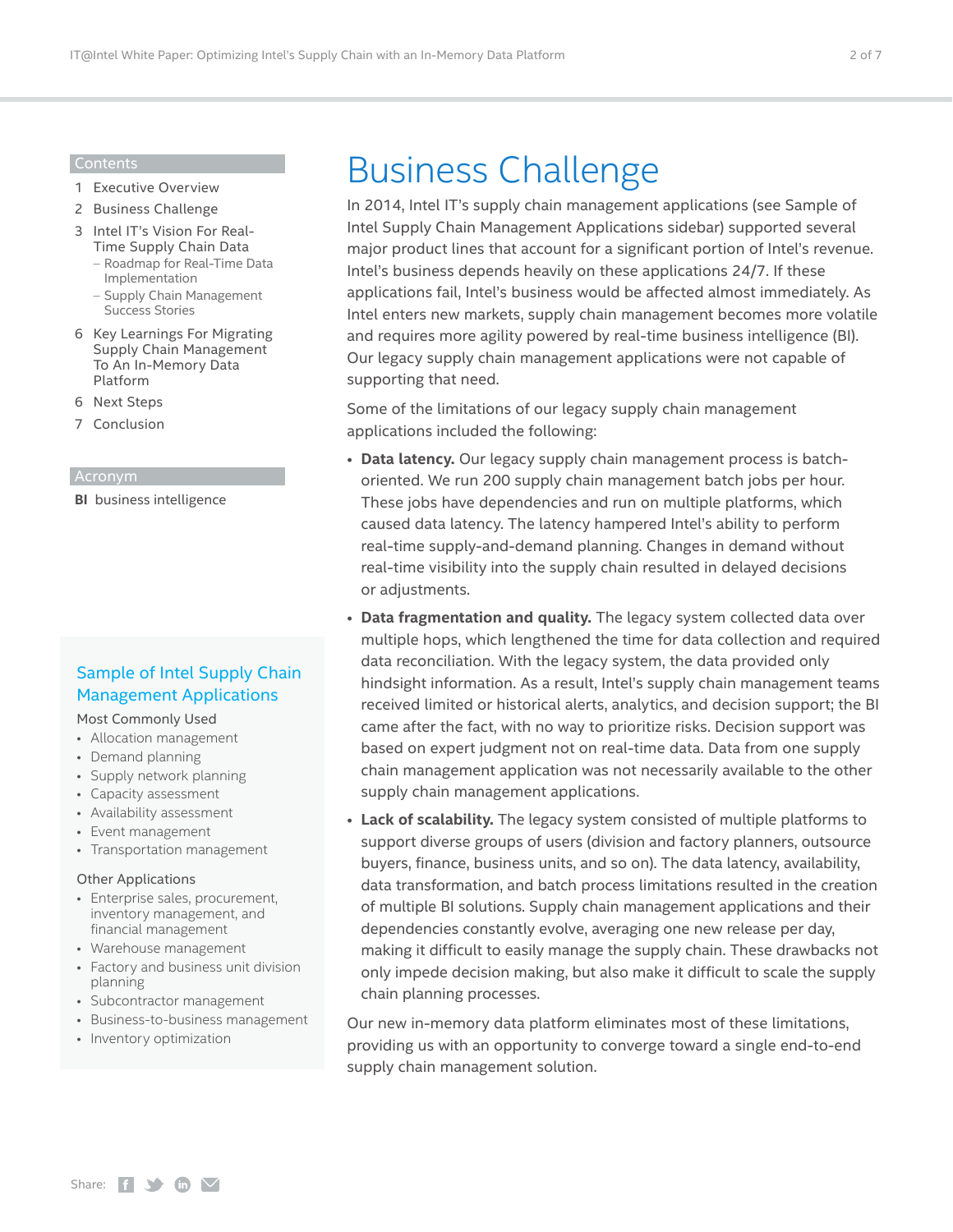## <span id="page-2-0"></span>Intel IT's Vision For Real-Time Supply Chain Data

Our vision for 2017 is to have a simplified, transformational, real-time, endto-end system of supply chain management applications. We plan to fulfill this vision over several years. The first step is to transform the business using BI solutions that allow for visibility and risk management of business events. Next, we will embed integrated analytics and decision support. Finally, we will transform the business with end-to-end integrated business planning.

A single integrated supply chain management platform will provide realtime end-to-end inventory visibility. This will enable us to integrate risk management with business planning, predictive analytics, and scenario analysis. To accomplish this, we need a high-performance in-memory data platform. A real-time supply chain management platform can create a "sense-and-respond" BI solution that will recommend action and influence decisions for increased efficiency. This just-in-time visibility can provide measurable positive business impact through inventory optimization and maximum order fill rates. We anticipate using real-time analytics to focus on decisions that provide the biggest business impact.

Our goals for the in-memory data platform are summarized in Table 1.

## Roadmap for Real-Time Data Implementation

Finished goods inventory analysis is one of the first consolidated transactional and analytical supply chain management applications we are deploying. This application will allow an analyst to quickly analyze and manage Intel's worldwide warehouse inventory positions.

- In the first phase, we are using the in-memory data platform for near-realtime visibility into global finished goods inventory including in-transit data.
- Next, we will identify where Intel was at risk. We are incorporating multiple demand signals in the in-memory platform to compare weeks of inventory against various targets. We will then be able to highlight and monetize risk areas across different planning horizons: real-time, daily, weekly, monthly, and quarterly, helping us build a next-generation solution for Material Master weeks of inventory.
- Finally, we will be able to compare planned and actual inventory and run cycle-on-cycle analytics to identify root cause and explain when and how risk situations happened. In addition, we will enable what-if analysis to evaluate migration scenarios to resolve risk areas. This will include a simple supply/demand analysis tool to evaluate sensitivity between weeks of inventory and changes in demand, supply, SKU mix, and so on.

Figure 1 shows our legacy supply chain landscape, while Figure 2 shows the planned landscape.

### <span id="page-2-1"></span>Table 1. Intel IT's In-Memory Data Platform Goals for Supply Chain Optimization

| <b>Efficiency</b><br>Category                   | <b>Specific Goals</b>                                                                                                                                                                          |
|-------------------------------------------------|------------------------------------------------------------------------------------------------------------------------------------------------------------------------------------------------|
| Finance analytics<br>efficiencies               | • Generate global logistic audit<br>and pay reporting 72% faster<br>• Generate business warehouse<br>reporting 60% faster<br>• Reduce finance database<br>access by more than 35%              |
| Supply chain<br>planning<br>efficiencies        | • Perform allocation<br>management 25% faster<br>• Complete key transactions<br>23-50% faster<br>• Increase headroom for supply<br>chain batch processing and<br>product mix planning runs     |
| <b>Business</b><br>warehouse data<br>processing | • Increase processing velocity<br>by 38%<br>• Decrease error rates<br>• Resolve issues before they<br>become a major incident<br>• Encrypt supply chain<br>and business warehouse<br>databases |

Share:  $f \rightarrow \mathbf{in}$   $\mathbf{\nabla}$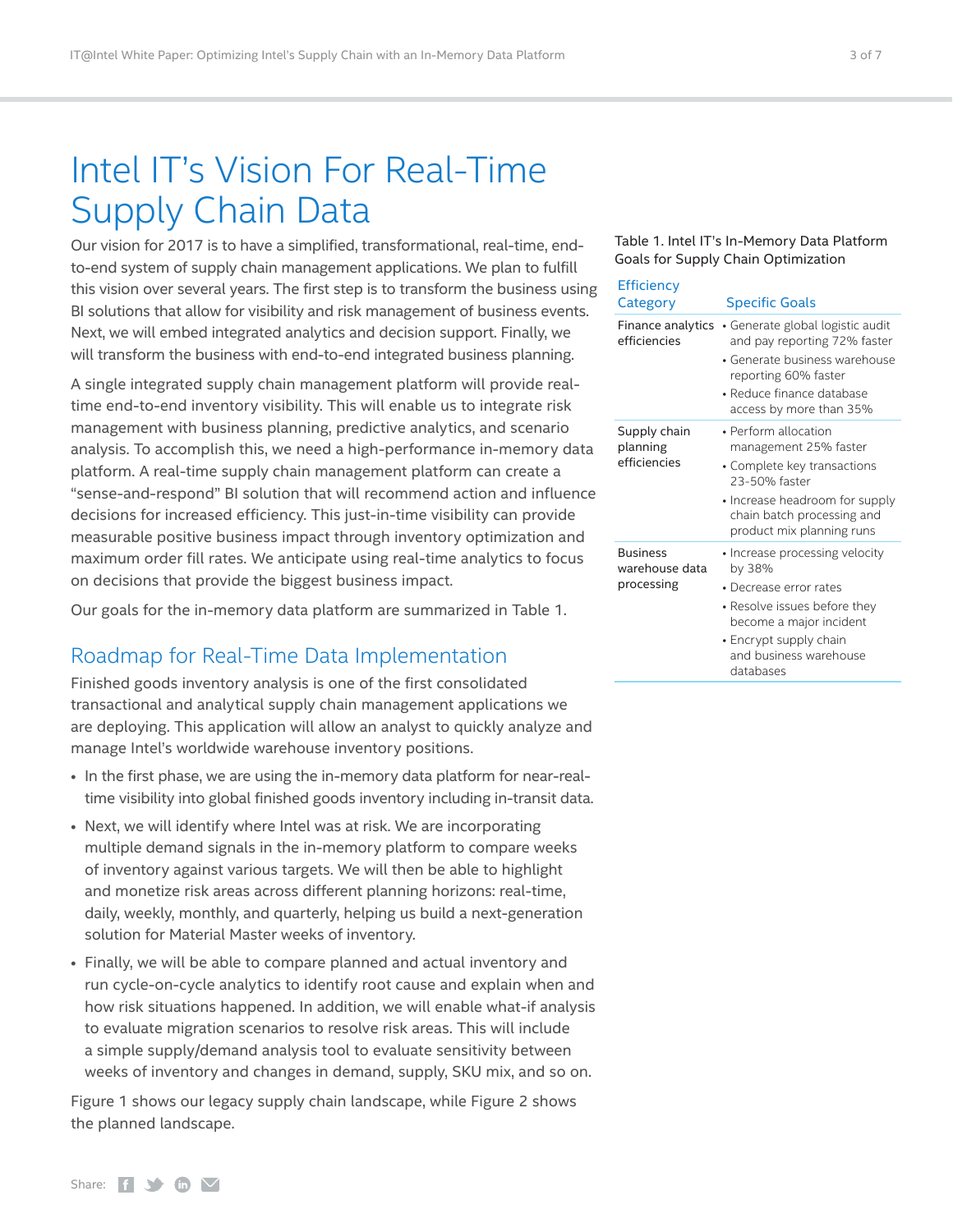<span id="page-3-0"></span>

Figure 1. Intel's legacy supply chain landscape. The limitations of our legacy supply chain management applications include latency, data fragmentation, lack of scalability, and excessive data hops.



Figure 2. Intel's planned supply chain landscape. The new in-memory data platform will feature real-time business intelligence and well-connected applications.

## Supply Chain Management Success Stories

The in-memory data platform has simplified the supply chain management landscape. Intel's supply chain management teams use the new in-memory data platform to improve supply chain planner efficiency, enable real-time planning in downstream systems, reduce cycle time of planning runs, and optimize inventory. An in-memory database that powers near-real-time reporting has enabled supply chain planner efficiencies that improve our responsiveness to customers, eliminate risk of delays and lost opportunities, and reduce time-to-decision and time-to-market.

The solution provides Intel's business users with instant access to reports, dashboards, and ad-hoc queries with less involvement from IT teams. Our supply chain management has become much more efficient because planners can access live data for making decisions. Real-time aggregation eliminates the need for expensive tuning tasks such as indexes and materialized views. Pre-built analytics libraries deliver deeper analysis of current and historical data.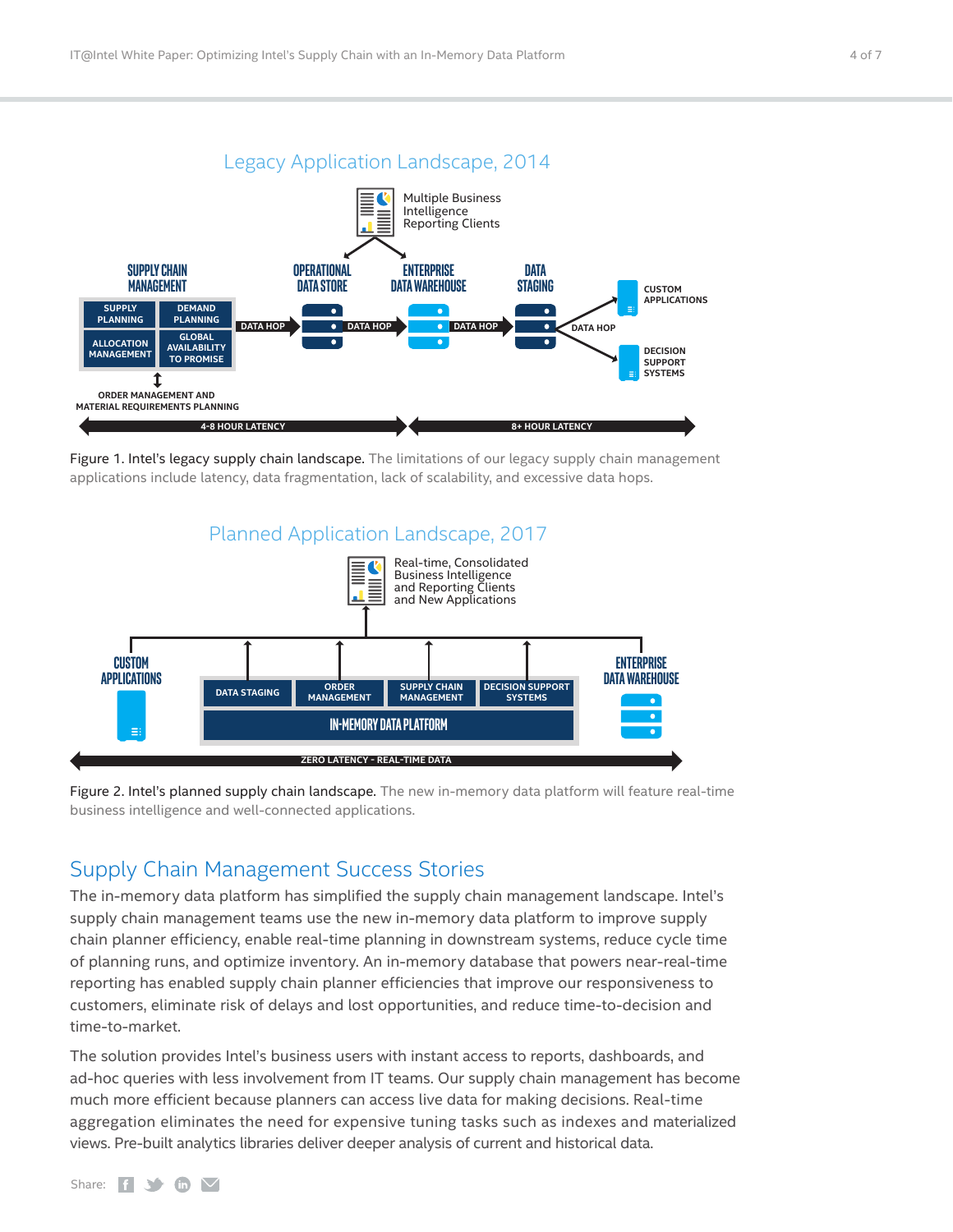The supply chain management teams can now mine unstructured data, which improves decision making. The in-memory data platform helps Intel IT to transform unstructured data into structured information for analytics and correlation with structured datasets. Text analysis constantly classifies relationships among entities for sentiment analysis. The teams can perform simulations to help better understand risks with inventory predictions, thus improving supply chain management efficiency and improving Intel's bottom line.

The following are some specific examples of how the in-memory data platform is transforming supply chain management at Intel.

## **Runtime Improvements**

We have seen runtime improvements for all supply chain management applications.

- **Daily applications.** We optimized warehouse delivery note generation for all outbound product movement. We can now check immediately for inventory availability. A deployment optimizer re-plans stock movements between locations worldwide, based on updated factory outputs, current demand, inventories, and planned receipts. All stock transfer requests are automatically generated, including stock transfer orders. Automated back-order promising provides the best delivery dates for customer commits based on changing supply availability. We can perform on-demand late-stage product configuration at assembly-test-manufacturing facilities, and can initiate manufacturing escalation management.
- **Weekly applications.** We can run deployment optimizers and capability to match to re-plan demand across the network of subcontract manufacturers for multiple product lines, including silicon, modules, interconnects, boards, and systems. Supply/demand plans and commits are reset with daily refresh of customer forecasts, supply forecasts, geographical region, and customer allocation changes.
- **Continuously connected applications.** Intel runs 200 batch job dependencies per hour, around the clock, every day. The in-memory data platform improved these continuously connected applications' runtimes as well.

### **Real-Time Planning**

Improved real-time planning has resulted in faster response to customers. Cycle-time planning has been reduced by up to 40 percent. In addition to the reduced cycle planning, fewer batch jobs now run during the weekend. Supply chain management planning is scaling to new lines of businesses; merger and acquisitions are being integrated without additional IT investments. Finally, inventory has been optimized by reducing carrying costs and the number of days products remain in inventory.

### **Other Results**

We have already achieved many of our goals (see [Table 1](#page-2-1)) by implementing the in-memory data platform. For online transaction processing, we reduced data hops and eliminated multiple points of failure. With reduced data latency and improved time-to-decision, we are maintaining optimal inventory levels and making real-time decisions based on the latest data. We have also eliminated data reconciliations across systems. The in-memory data platform has enabled Intel's supply chain management teams to realize planner efficiencies, increased planning accuracy, and inventory reduction. Other improvements include the following:

- Database size has been reduced by 63 percent
- Processing chains run 40 percent faster

Share:  $f \rightarrow \mathbf{in}$   $\mathbf{\nabla}$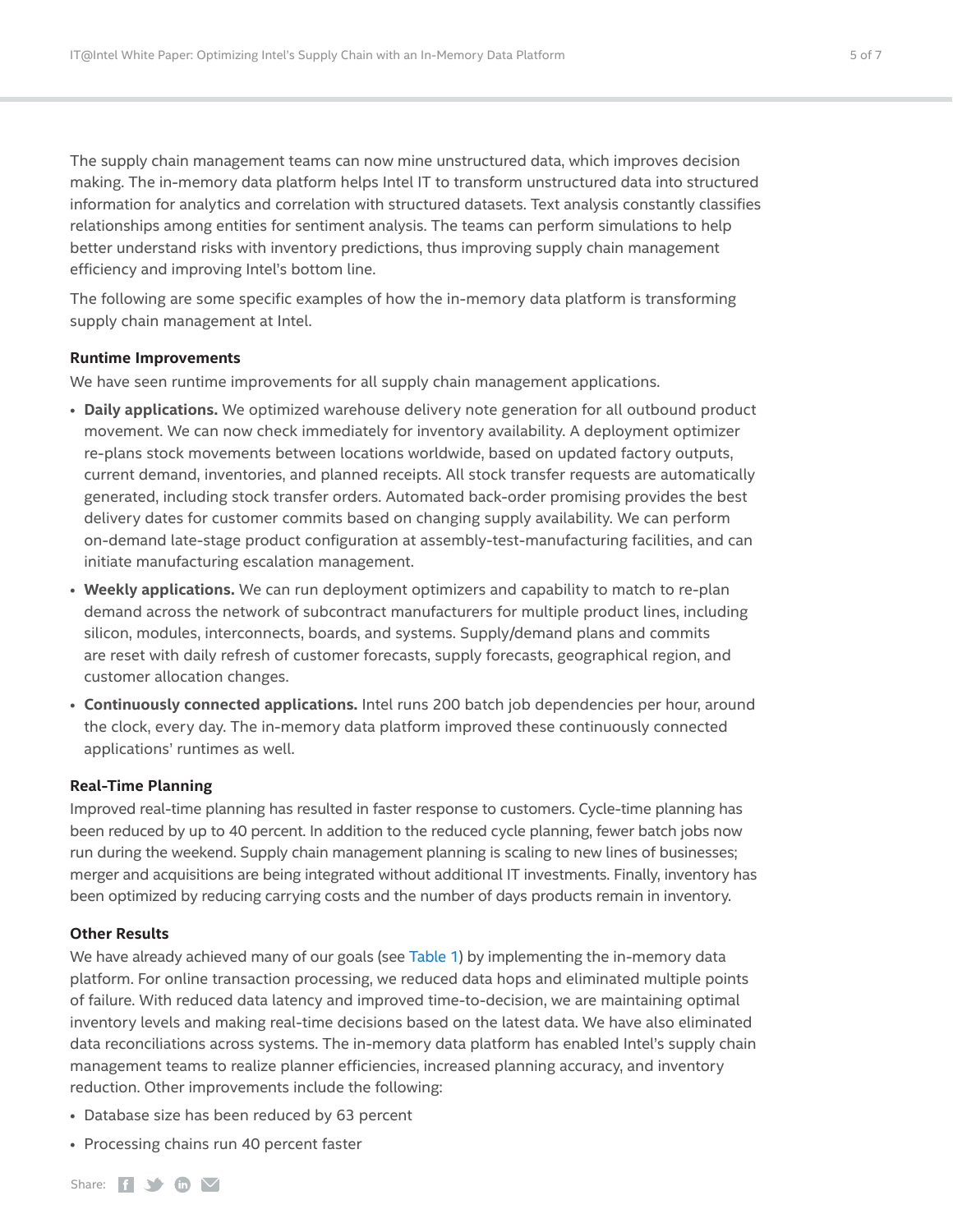- <span id="page-5-0"></span>• Advanced business application programming runtime has been reduced by 24 percent
- Runtime of batch jobs has been reduced by an average of 24 percent
- Overall business warehouse queries run 62 percent faster
- Top ten transactions' average response time has been reduced by 47 percent

## Key Learnings For Migrating Supply Chain Management To An In-Memory Data Platform

As we worked through the various phases of migrating Intel's supply chain management to an in-memory data platform, we learned what worked and what didn't. The top four key learnings are as follows:

- **Plan for scalability.** To enable the system to dynamically scale, we reserve 20 to 50 percent of server memory capacity as working memory.
- **Engage with the business.** We engaged with the business groups early in the migration process. This enabled us to define new opportunities for using the in-memory data platform to transform Intel's business. We proved the platform's value with small projects, building on each success.
- **Implement in steps.** We first migrated our data to the in-memory database to confirm functional equivalency with existing databases. Next, we optimized custom code for the in-memory system to enable enhanced analysis performance. Finally, we re-engineered the business processes to work with real-time data and analysis.
- **Perform data quality checks.** We performed data quality checks before, during, and after the migration, including row counts, checksums, and verification of data consistency.

## Next Steps

We plan to continue growing the business value from real-time analytics in the areas of spare parts inventory management; supply chain pioneer efficiencies; pipeline inventory reporting; real-time response to supply/ demand changes; end-to-end reporting for capital, platforms, boards, and systems materials; and finance close efficiencies. We have also determined several areas besides supply chain management where the in-memory data platform is applicable. We can build on the foundation we have laid with supply chain management to deliver increasing Intel business value in these areas.

## A Deeper Look at In-Memory Processing

Our new in-memory data platform is designed to support real-time analytic and transactional processing. It combines database software with pre-tuned Intel® Xeon® processor E7 v2 family-based servers, storage, and networking hardware. Analytics, spatial processing, and stream processing run in a single environment. The platform can help accelerate business intelligence (BI), anticipate future opportunities and risks, and swiftly react to business change.

The platform operates completely in memory, compared to traditional databases which store data on disk. Data can therefore be accessed more quickly since it does not have to be reloaded or rewritten. The memory capacity of the 15-core Intel Xeon processor E7 v2 family-based servers can support 1.5 TB of memory per socket. Using Intel Xeon processor E7 v2 family-based servers and the in-memory data platform, we found transaction processing and data could be analyzed nearly as fast as the users and devices generated that data.